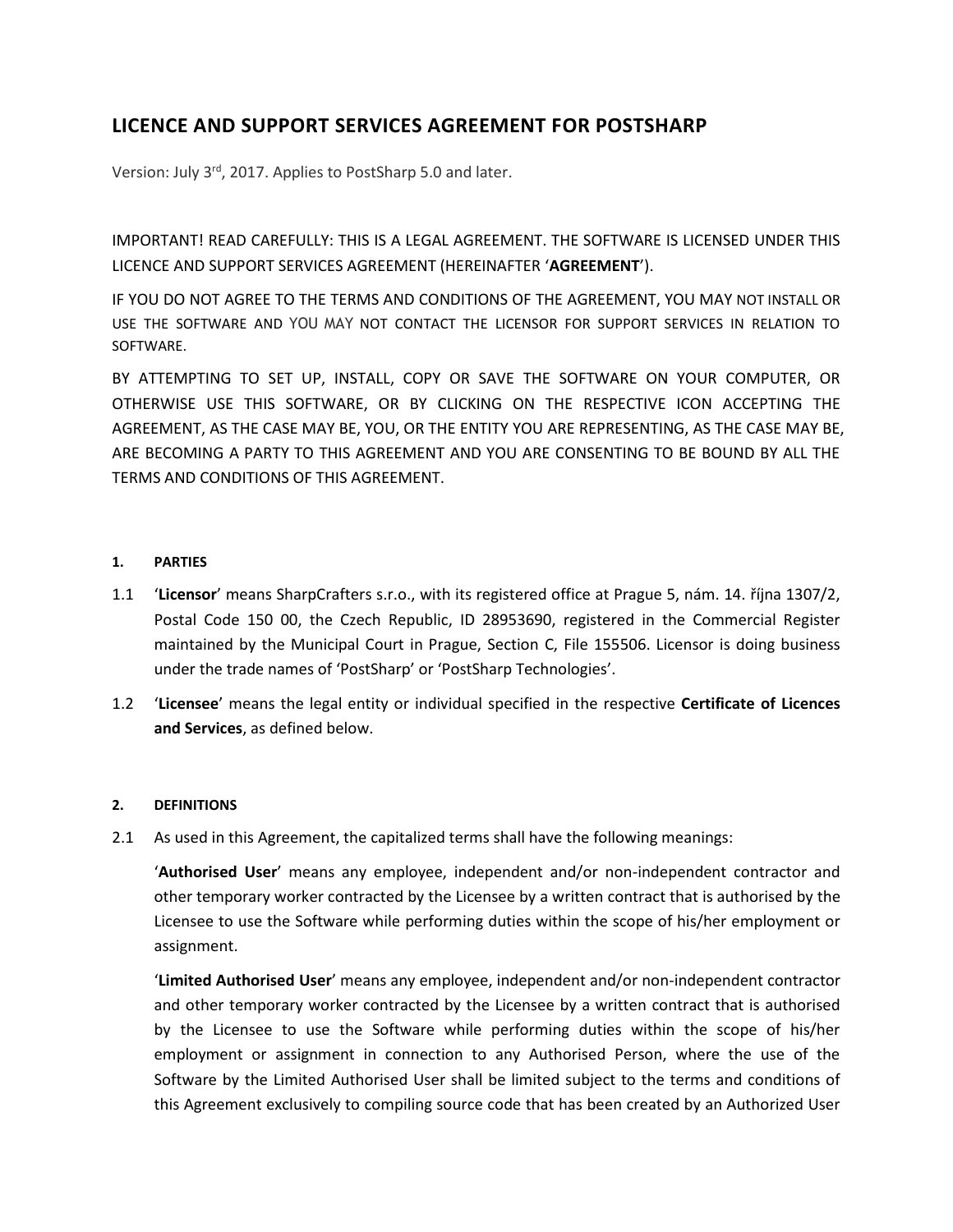while using the Software and has not been created, modified, amended and/or extended by the Limited Authorized User, as a result of which the Licensee's Product is created.

'**Certificate of Licences and Services**' means the certificate issued by the Licensor or by the reseller authorised by the Licensor to distribute the Software ('**Authorised Reseller**') and dispatched to the Licensee confirming the acceptance by the Licensor or by the Authorised Reseller of the respective Order Licence Form submitted by the Licensee. The Certificate of Licences and Services shall include a listing of the Licences and Services granted under this Agreement.

'**Client**' means a computer device used by an Authorised User for running the Software.

'**Confidential Information**' means any and all data and information of a confidential nature in any form, electronic data or facts of any kind, especially (but not exclusively), including business and/or commercial information, production, organizational, business development, price information, business strategy and/or technical information, know-how and trade secrets relating to the business and other intellectual property rights, data, documents, personal data of any person, and the products of the Licensor or the Licensee. Confidential Information may be communicated orally, in writing or in any other recorded or tangible form. Data and information shall be considered to be Confidential Information especially, (i) if one party has advised the other of such confidential nature, or (ii) if, due to such character or nature, a reasonable person in a like position and under like circumstances as the Licensor or the Licensee would treat such as secret and confidential

'**Licence**' shall mean the licence granted hereunder by the Licensor to the Licensee in the extent and subject to the terms and conditions hereof. The type of the licence which is granted hereunder is specified in the respective Certificate of Licences and Services.

'**Licence Key**' means a unique key-code that enables one or unspecified number of Authorised Users and/or Limited Authorised Users (as the case may be) to use the Software at a time. Only the Licensor and/or its representatives are entitled to produce Licence Keys for the Software.

'**Licence Server**' means a software program provided by the Licensor that is managing the distribution of the Licence Key by the Licensor to Authorised Users within the Licensee in order to control which Authorised Users are authorised to use the Software at the relevant moment.

'**Price List**' means a document specified in Section 11.1 of this Agreement.

'**Software**' means the software program known as PostSharp, in the respective edition i.e. PostSharp Essentials, PostSharp Ultimate, PostSharp Enterprise, PostSharp Threading, PostSharp Diagnostics, PostSharp XAML, PostSharp Framework or any other editions specified in Certificate of Licences and Services, as the case may be, and with respective build date as specified in the respective Certificate of Licences and Services. Software also means any third-party software programs that are owned and licensed by parties other than the Licensor and that are either integrated with or made part of PostSharp (collectively, '**Third Party Software**'). The general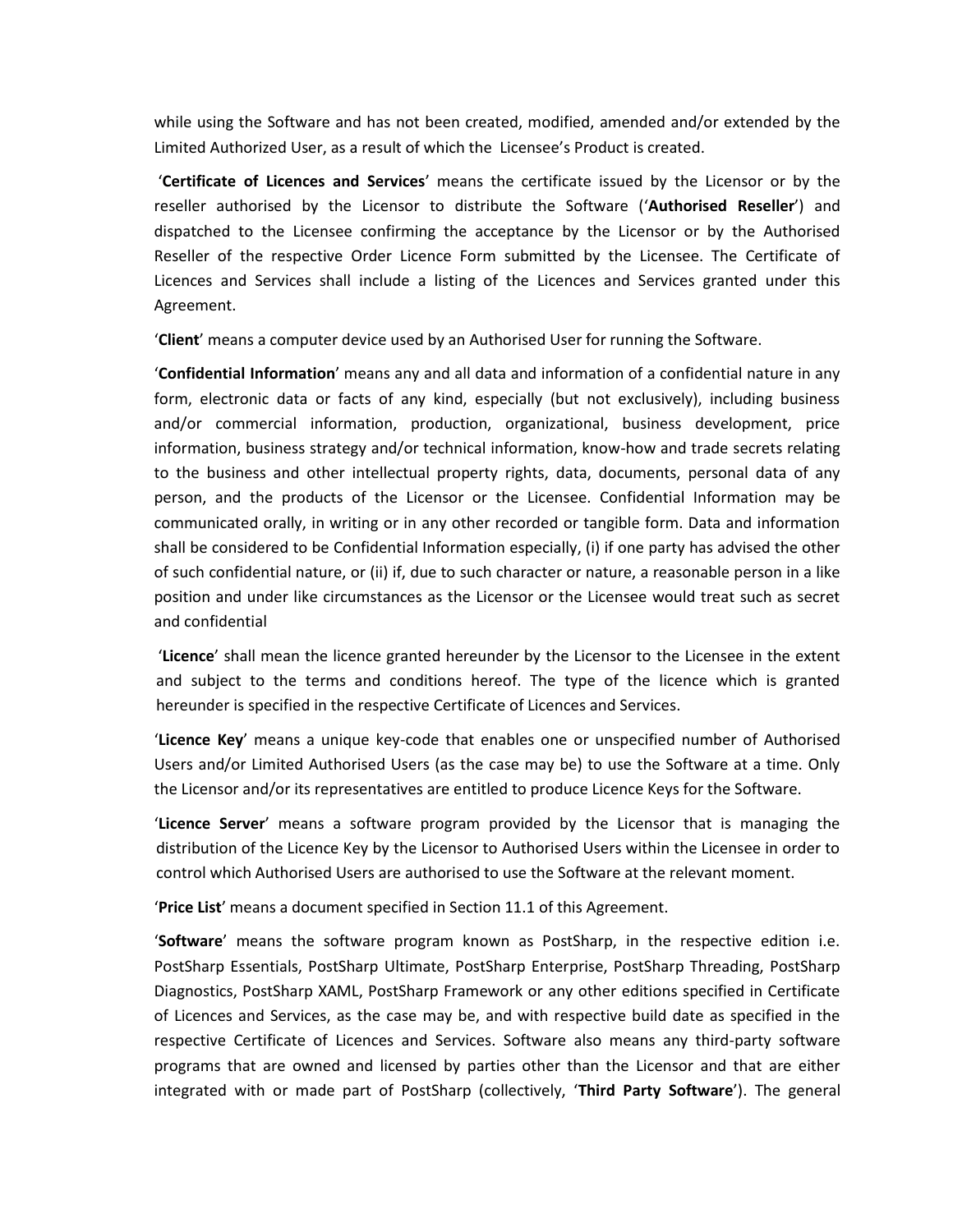specification of each the then current edition of the Software is contained on the website: [https://www.postsharp.net/.](https://www.postsharp.net/)

**'Support Case'** means any unique and indivisible problem experienced by the Licensee in the use of the Software and for which the help of the Licensor is requested.

**'Supported Platform'** means any platform on which a specific version of the Software is designed to run, as stated on the website [https://www.postsharp.net/.](https://www.postsharp.net/)

'**Support Services**' means the services specified in Section 9 of this Agreement.

'**Licensee's Product** means any work in the meaning of the Act. No. 121/2000 Coll., on Copyright and Rights Related to Copyright and on Amendment to Certain Acts (hereinafter the '**Copyright Act'**) or other work outside the Copyright Act which is created by the Licensee's workers (Authorised Users and/or Limited Authorised Users, as the case may be) using the Software provided by the Licensor for the Licensee.

'**Build Server**' means a central computer device and that runs the Software in an unattended manner, and uses the Software to build source code that has been produced by Authorised Users under the conditions of this Agreement.

## **3. SUBJECT MATTER**

- 3.1 The subject matter of this Agreement is the agreement on terms and conditions under which the Licensor grants to the Licensee certain type of Licence specified in the Certificate of Licence and Services, provides certain Support Services to the Licensee and the Licensee pays consideration to the Licensor for the Licence and for the Support Services.
- 3.2 The Software is the property of the Licensor. The title to and all applicable rights in patents, copyrights and trade secrets in the Software will remain sole and exclusive property of the Licensor or third parties from whom the Licensor has obtained rights to Licence the Software. The Licensee is entitled to use the Software exclusively under the conditions of this Agreement and under the Licence specified in the Certificate of Licence and Services.

#### **4. GRANT OF LICENCE**

- 4.1 Subject to the terms, conditions and limitations set forth in this Agreement, the Licensor hereby grants to the Licensee a limited, non-exclusive Licence to use the Software. The Licence granted hereunder shall be solely the type of the Licence specified in the respective Certificate of Licences and Services issued by the Licensor and delivered to the Licensee, and shall be granted for the period specified therein.
- 4.2 The Licensee may use the Software solely (i) for the purposes for which the Software is determined by its functionality (ii) in accordance with the type of the Licence specified in the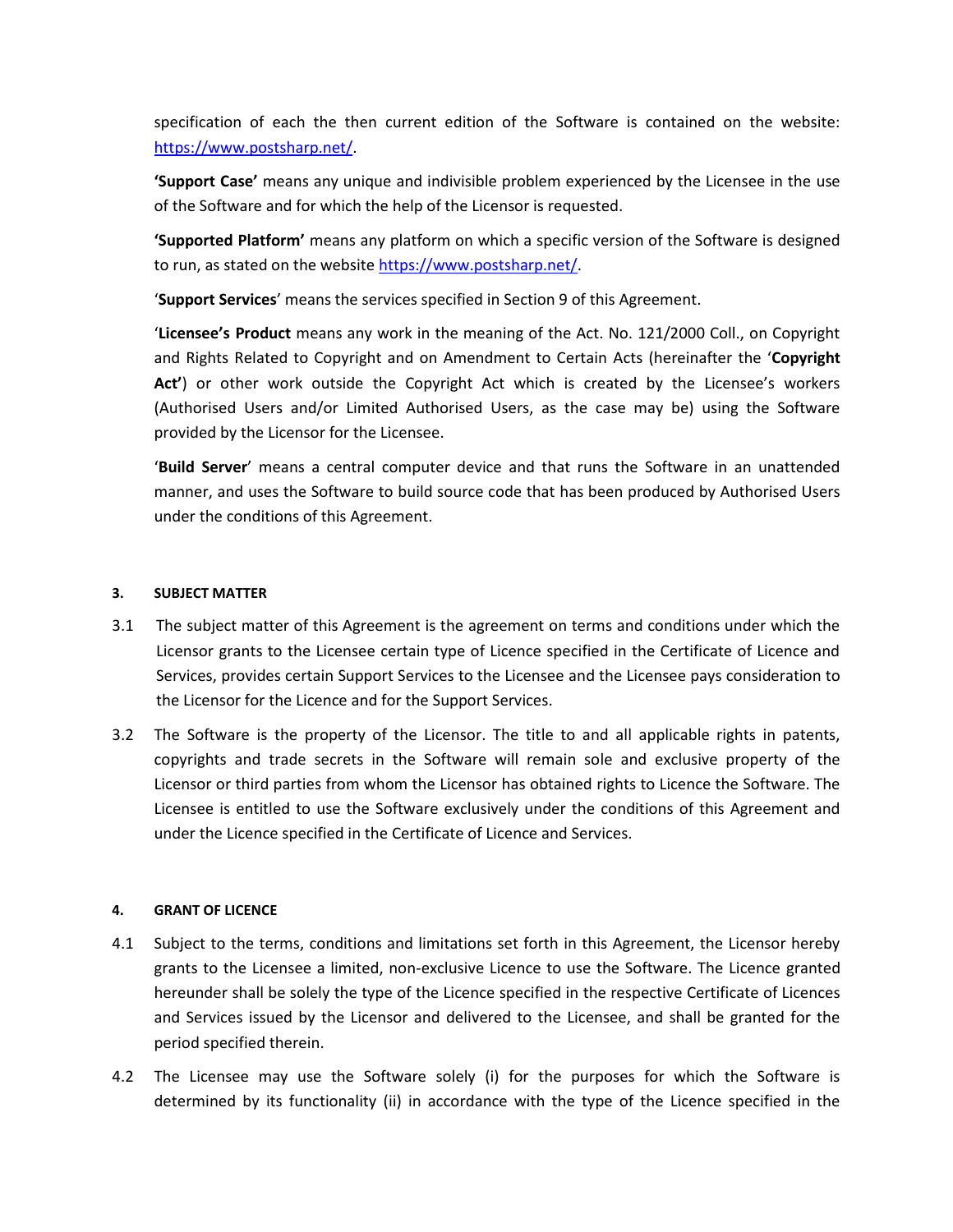respective Certificate of Licences and Services, and (iii) in accordance with this Agreement. The Licensee may not use of the Software for a purpose or in a manner for which the Software was not designed or licensed to Licensee.

- 4.3 Without limitations, the following uses of the Software are expressly forbidden to cause or permit (i) disclosure, display, access, or use of the Software by anyone other than an Authorised User and/or Limited Authorized User (as the case may be) and (ii) the loan, lending, publication, transfer of possession (whether by sale, exchange, gift, operation of law or otherwise), sublicensing, rental, or other dissemination or use of the Software, in whole or in part, to or for any third party. Furthermore, the Licensee is not entitled to provide access to the Software to any third party (except Authorised Users and Limited Authorised Users) . The Licensee shall not (except as expressly required by law) reverse engineer, decompile, translate, disassemble, or otherwise attempt to discover the source code of the Software as it contains trade secrets. The Licensee may not otherwise modify, alter, adapt, or merge the Software. The obligations set forth in this clause shall survive any termination of this Agreement.
- 4.4 Void.
- 4.5 If the Licensee or any of the Authorised Users and/or Limited Authorised Users (as the case may be) breaches or threatens to breach any obligation of this Agreement, the Licensor will have the right, in addition to such other remedies which may be available to it, to seek legal defence forbidding such acts or attempts, it being acknowledged and agreed by the Licensee that monetary damages are inadequate to protect the Licensor.
- 4.6 The Licensor reserves all rights in the Software not explicitly granted herein. For avoidance of any doubts, the Licensor is entitled to use the Software without any limitations regardless to the granted Licence.
- 4.7 Any direct or indirect use of any part the Software by other persons than Authorized Users and/or Limited Authorised Users (as the case may be), including the use of parts of the Software in programs used by other persons than Authorized Users and/or Limited Authorised Users (as the case may be), is prohibited. The provision of Section 6 of this Agreement shall not be affected.

#### **5. TYPES OF LICENCE AND DELIVERY**

- 5.1 The Licensee may purchase various licences. This Agreement applies to any and all licenses to Software which the Licensee purchases. The type of licence which the Licensee purchases shall be specified in the respective Certificate of Licences and Services.
- 5.2 '**Commercial Licence**' shall mean a licence designed for physical persons and legal entities and is based on the following principles. The access to (provision of) the Software will be provided/restricted to (a) an unlimited number of Build Servers of the Licensee, (b) 1,000 (one thousand) Limited Authorized Users under the terms and conditions of the Agreement and (c) for the Authorised Users, the number of which will be specified in the respective Certificate of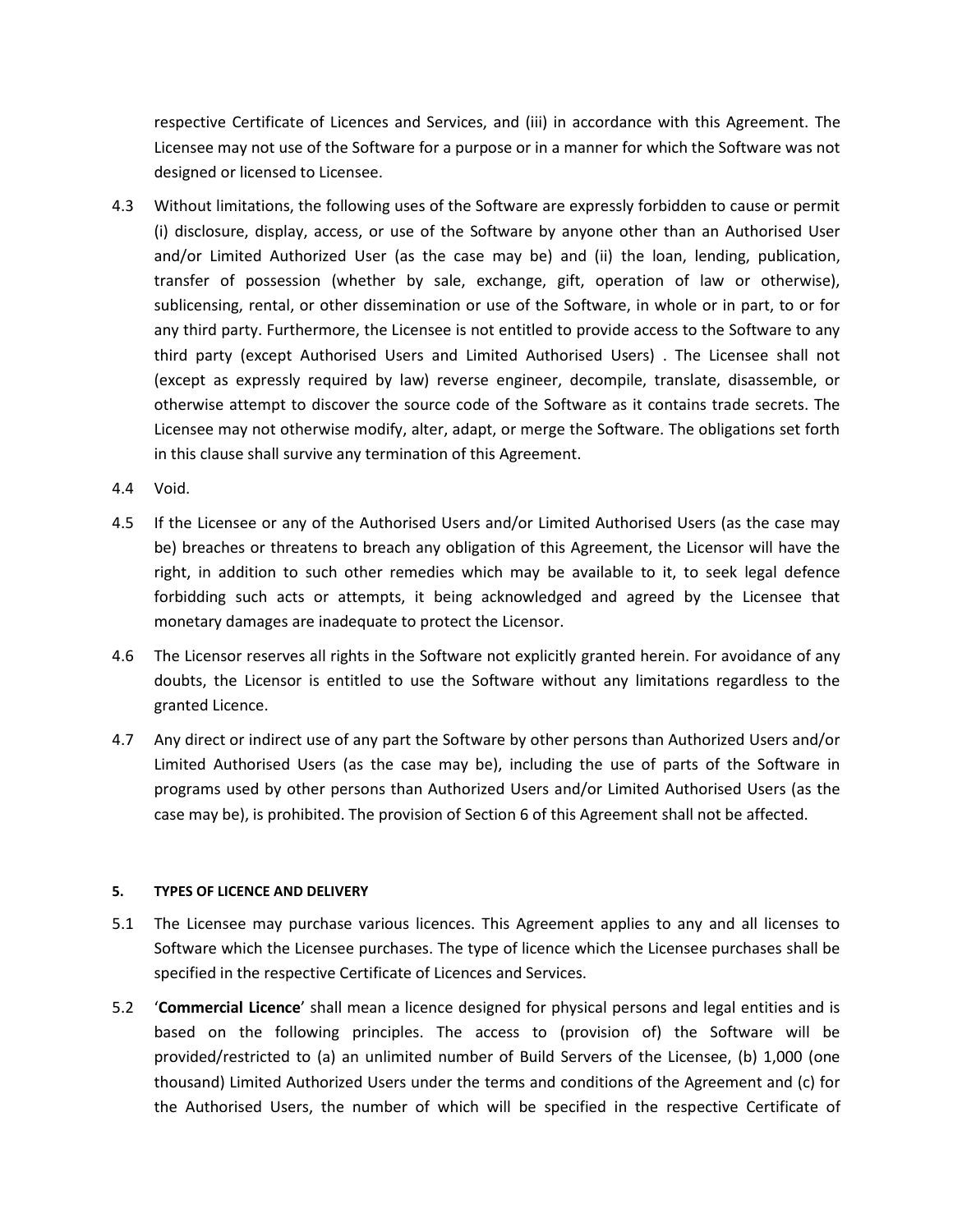Licences and Services for whom Licences have been validly acquired and paid for under this Agreement. The Licensee shall have the right to change Authorised Users provided that no individual Authorised User may be changed more than once every calendar day. In no event may the Software be concurrently used by more Authorised Users than for which the licence is granted. The Software may be installed concurrently on two Clients of the particular Authorised User and/or Limited Authorised User. The Commercial Licence shall be a worldwide licence, provided that all the aforesaid limitations must be complied with for the entire term of the licence. The Commercial Licence shall be non-transferable.

In case that the distribution of the Licence Key to Authorised Users and/or Limited Authorised Users is managed through the Licence Server, the following terms shall be applied:

(a) The number of actual concurrent Authorised Users may exceed, for a maximum period of ninety (90) consecutive calendar days (the '**Grace Period**') up to 30% of the number of Authorised Users for which the Licence has been validly acquired and paid for under this Agreement,

(b) Provided that the Licensee increased the number of the Authorised Users of the Software by additional purchase in the minimum extent equal to the maximal number of the additional Authorised Users during the Grace Period i.e. validly acquired and paid for, the Grace Period shall apply again.

- 5.3 '**Site Licence**' shall mean a licence designed for legal entities and is based on the following principles. The access to the Software will be provided to unlimited number of Authorised Users and Limited Authorised Users and unlimited number of Build Servers of the Licensee placed on the site(s) specified in the respective Certificate of Licences and Services, and provided that the Software is used solely by the Authorised Users and Limited Authorised Users and on unlimited number of Build Servers within this site (location). The Software may be used in another site than the site specified in the respective Certificate of Licences and Services solely by Authorised Users and Limited Authorised Users whose principal place of business is the licensed site. The Site Licence shall be non-transferable.
- 5.4 '**Global Licence**' shall mean a licence designed for legal entities and is based on the following principles. The access to the Software will be provided to (i) unlimited number of Authorised Users and Limited Authorised Users of the Licensee and unlimited number of Build Servers, including its branches, or (ii) unlimited number of Authorised Users and Limited Authorised Users of the Licensee and unlimited number of Build Servers, and within its subsidiary companies in which the Licensee holds the majority share, as explicitly specified in the respective Certificate of Licences and Services. The specific scope of the particular Global Licence shall be specified in the respective Certificate of Licences and Services. The Global Licence shall be a worldwide licence, provided that all the aforesaid limitations must be complied with for the entire term of the licence. The Global Licence shall be non-transferable.
- 5.5 '**Essentials Licence**' (formerly 'Express Licence', 'Community Licence' or 'Starter Licence') shall mean a licence to the parts of the Software named 'PostSharp Essentials' and `PostSharp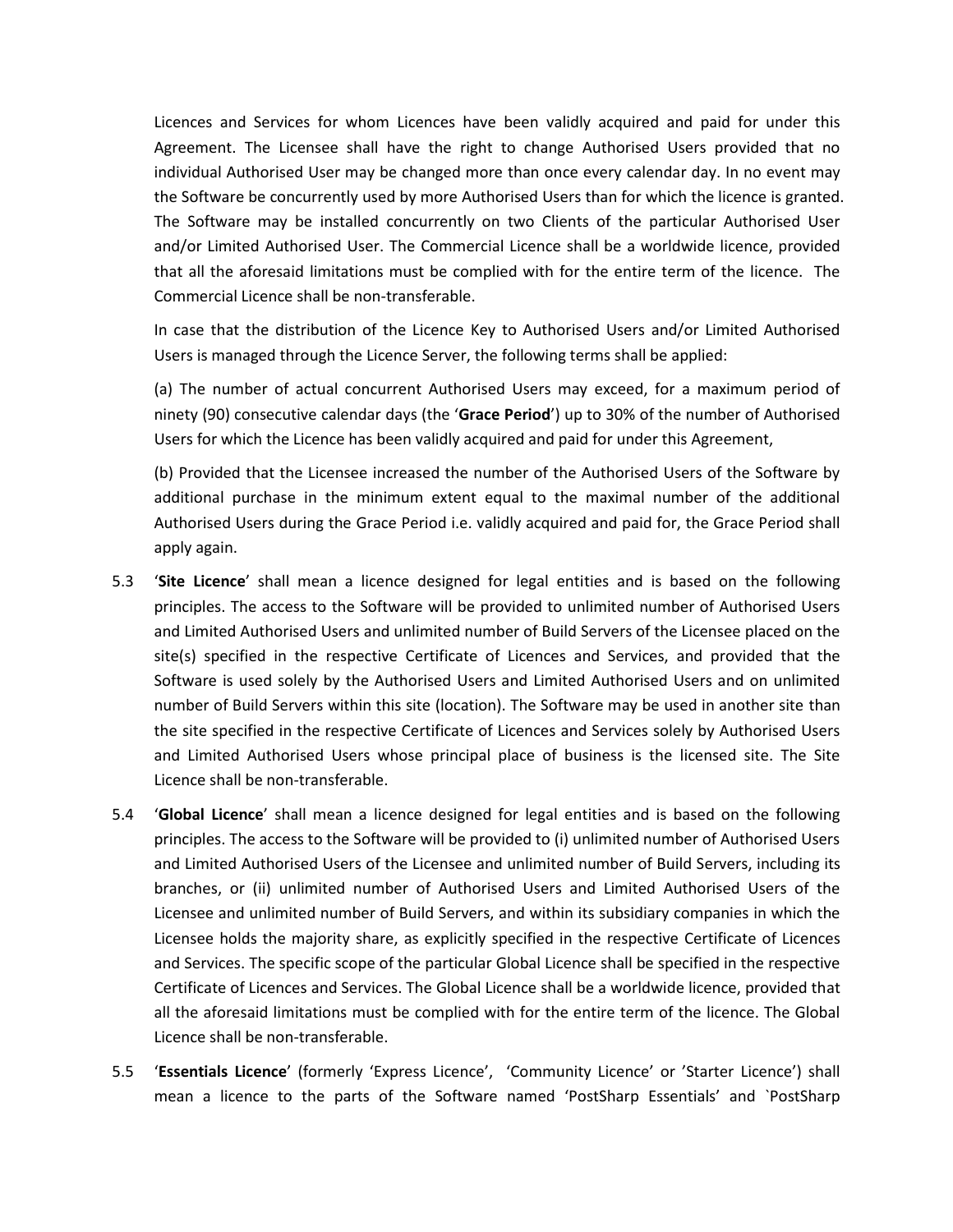Diagnostics Developer Edition', which is according to the sole discretion of the Licensor determined for free use but has limited features and/or a time limitation on the use of some features. No fees will be paid for the Essentials Licence. The extent and scope of the rights related to the Essentials Licence is specified on the product website on the address (URL) [https://www.postsharp.net](https://www.postsharp.net/) and/or in the product documentation. In case of contradiction between the documentation and the implementation, the implementation shall prevail. The Essentials Licence shall be non-transferable.

5.6 '**Academic Licence**' shall mean a licence designed for students, teachers, professors, universities, schools, or other physical or legal entities specialised in education or research (whether free or for profit), and is based on the same principles as the Commercial Licence with the following restrictions:

(a) The Academic Licence only allows for education and research. It does not allow for general commercial use of the product by the Licensee, such as development of production software. The Licensee is obliged not to use the Software for any commercial purpose under the Academic Licence.

- (b) The Academic Licence shall be non-transferable.
- (c) The Academic Licence shall not give right to Support Requests defined in section 9.3.
- (d) Licensor may require Licensee to proof its academic status.
- 5.7 '**Evaluation Licence**' shall mean, in relation to any of the licences granted under this Agreement, licence designed for evaluation purposes only and is based on the following principles. The Licensee is granted the right to use the Software for evaluation or demonstration purposes for a period of forty-five (45) days from the date of installation of the Software, unless otherwise specified. The access to the Software will be provided as specified in relation to each specific licence hereunder, provided that the Software is used solely for internal evaluation for the sole purpose of determining whether the Software meets the Licensee's requirements and whether the Licensee desires to continue using the Software. The Evaluation Licence does not allow for general commercial use of the product by the Licensee, such as development of production software. The Evaluation Licence shall be non-transferable.
- 5.8 '**Anonymous Licence**' shall mean the licence to use the Software within the Licensee's Product (as this term is defined above) by the end customer of the Licensee. The end customer is granted this licence solely by the Licensor by a separate licence and service agreement between the Licensor and the end customers of the Licensee which is concluded automatically by the end customer downloading the Licensee's Product the part of which is the Software, including the cryptographic licence key delivered by the Licensor and associated with the Licensee's Product. The Anonymous Licence shall be non-transferable.
- 5.9 Delivery of the Software identified in the respective Certificate of Licences and Services will occur by means of electronic download by the Licensee from a website specified by the Licensor. The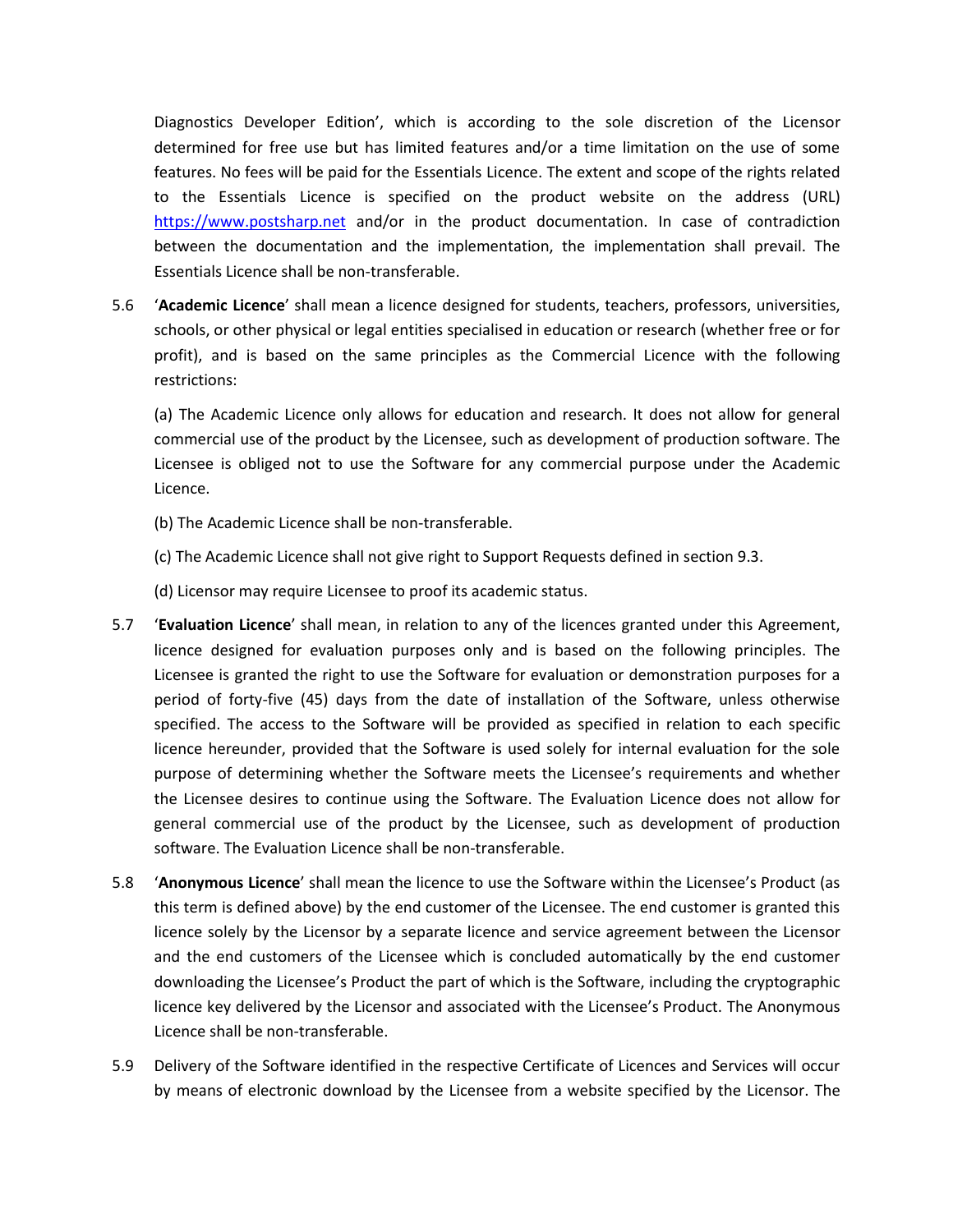Licensee shall be solely responsible for the installation of the Software on its Clients. The Licensee shall be solely responsible for procuring and proper operation of the Supported Platform.

- 5.10 ʻ**Automatic Licence Auditing**'. Unless specified otherwise in the Certificate of Licenses and Services, the Software under any Licence except the Site Licence or Global Licence is allowed to periodically transmit to the Licensor the following pieces of information collected during the use of the Software: (i) the Licence Key, (ii) a non-personally identifiable identifier of the Client, (iii) a non-personally identifiable identifier of the Authorised User and/or Limited Authorised User running the Software, (iv) the respective edition and build date of the Software being executed, and (v) and the date when the Software has been used. The Licensee acknowledges this provision and gives an explicit consent with the automatic licence auditing. As the explicit consent with automatic licence auditing from Authorised User and/or Limited Authorised User is considered the installation of the Software to the Client which is used by the Authorised User and/or Limited Authorised User. The auditing process never affects the Licensee`s right and possibility to use the Software even in case of technical failure of the licence auditing process, including in case of lack of network connectivity.
- 5.11 Use of the Software on Build Servers is only allowed if all software developers who produce or maintain the source code are properly licensed, at the moment the Software is used on the Build Servers, to use a Bundle that covers all the features of the Software used on the Build Servers.

# **6. DISTRIBUTION OF RUNTIME COMPONENTS**

- 6.1 The Licensee shall always have the right to distribute the runtime components but solely for purposes of running the software created by the Licensee using the Software. The runtime component is for the purpose of this Agreement a component which is solely needed to run the software which was created by the Licensee as opposed to the build time component which is needed to build any software. For the purposes of this Agreement any component whose execution requires the execution of the component PostSharp.Compiler.Engine.dll is considered as a build time component.
- 6.2 Any Licensee's Products which are built by using the Software or including runtime components of the Software shall not be competitive with any of the Licensor' Products. In case of doubt the Licensor's opinion shall prevail.

# **7. GRANT OF LIMITED REDISTRIBUTION LICENCE**

7.1 Any of the licences specified in sections 5.2 to 5.4 shall also include a limited, non-exclusive, nontransferable right to redistribute the Software as part of the Licensee's Product (s) to the customers of the Licensee, all subject to the terms, conditions and limitations specified hereunder (the '**Limited Redistribution Licence**'). The Limited Redistribution Licence is granted free of charge. 7.2 To avoid any misunderstanding, the rights granted to the Licensee under the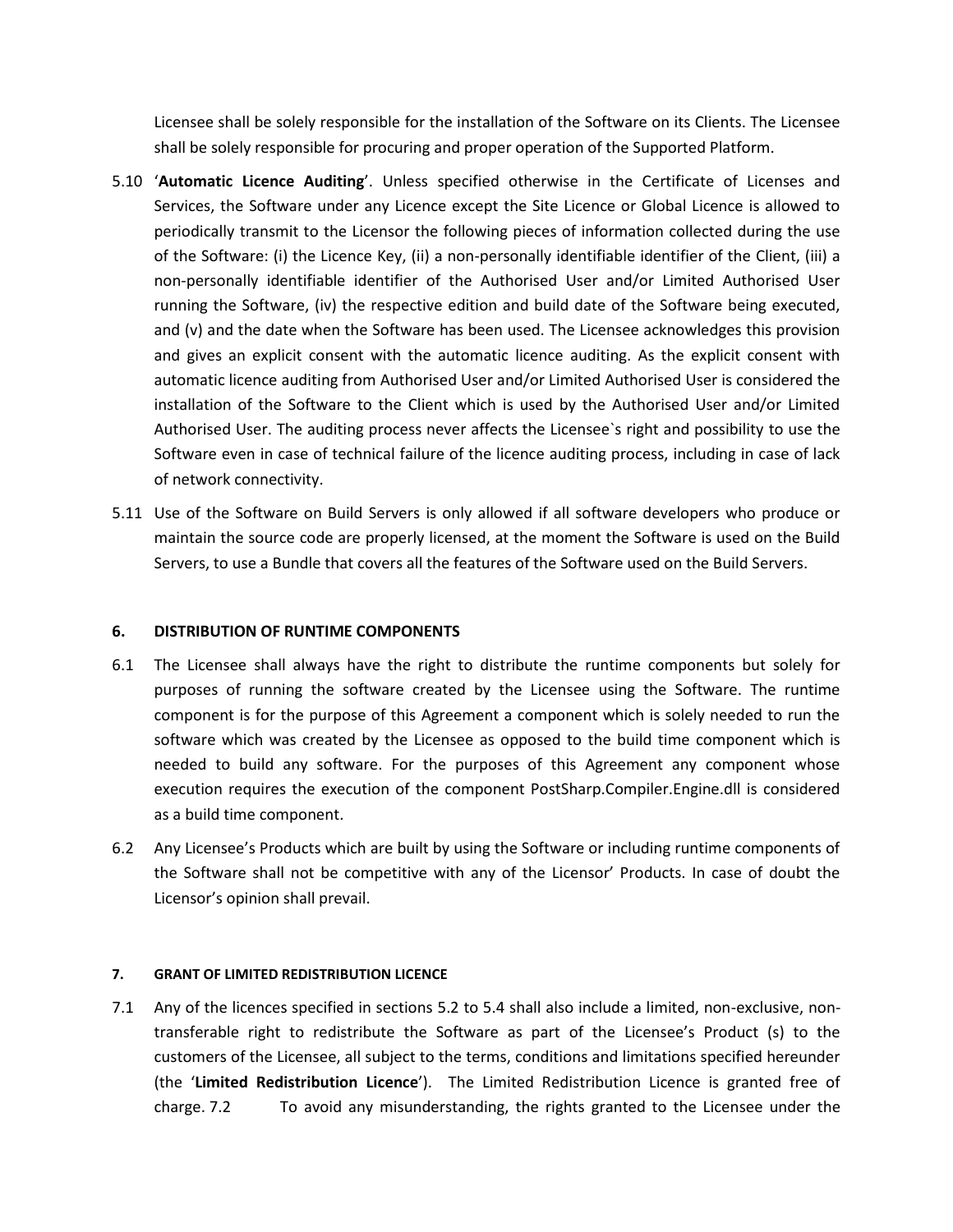Limited Redistribution Licence are limited only to the extent specified hereunder and does not include other rights that the Licensee may acquire under the separate Redistribution Licence Agreement, which the Licensee may conclude with the Licensor.

- 7.3 The Limited Redistribution Licence shall be subject to the following terms, conditions and limitations:
	- (a) the scope of the Limited Redistribution Licence includes solely the right of the Licensee (i) to implement the Software into a Licensee's Product and (ii) to allow the end customer to copy the Software as part of the Licensee's Product;
	- (b) the Software may not be sold by the Licensee to its customers separately and independently from the Licensee's Product;
	- (c) the Software may not be sold by the Licensee to its customers within the Licensee's Product if the Licensee's Product is of a competitive nature towards any product of the Licensor, or if the Software may be substituted by the Licensee's Product; in case of doubt about the competitive nature of the Licensee's Product, the Licensor's opinion shall prevail.
	- (d) unless otherwise agreed between the Licensor and the Licensee, the Licensee may not supply to its customers any means by which its customers could incorporate the Software into their own product;
	- (e) no other rights than those explicitly stated in this Section 7 are granted to the Licensee under this Limited Redistribution Licence; and
	- (f) the Software shall be redistributed in whole, not in part; if the Software is unpackaged into several files, all files present in the original package must be redistributed without modification and in their original relative location, i.e. all files must be present if the unpacked Software is to be redistributed;
	- (g) the Licensee may redistribute the Software pursuant to the Limited Redistribution Licence granted hereunder only together with the cryptographic Licence Key delivered to the Licensee on Licensee's request by the Licensor and associated with the Licensee's Product. The Licensor shall be entitled to withhold such request by the Licensee or to revoke the delivered cryptographic Licence Key, i.e. to disable the use of the Software within the Licensee's Product, at its own discretion for any reason whatsoever or without any reason at any time during the term of the Licence. The Licensee acknowledges this right of the Licensor and, simultaneously, acknowledges the option to conclude the standard Redistribution Licence Agreement with the Licensor in order to acquire more rights regarding the redistribution of the Software.
	- (h) The Licensor shall be entitled to terminate the Limited Redistribution Licence at any time at its sole discretion.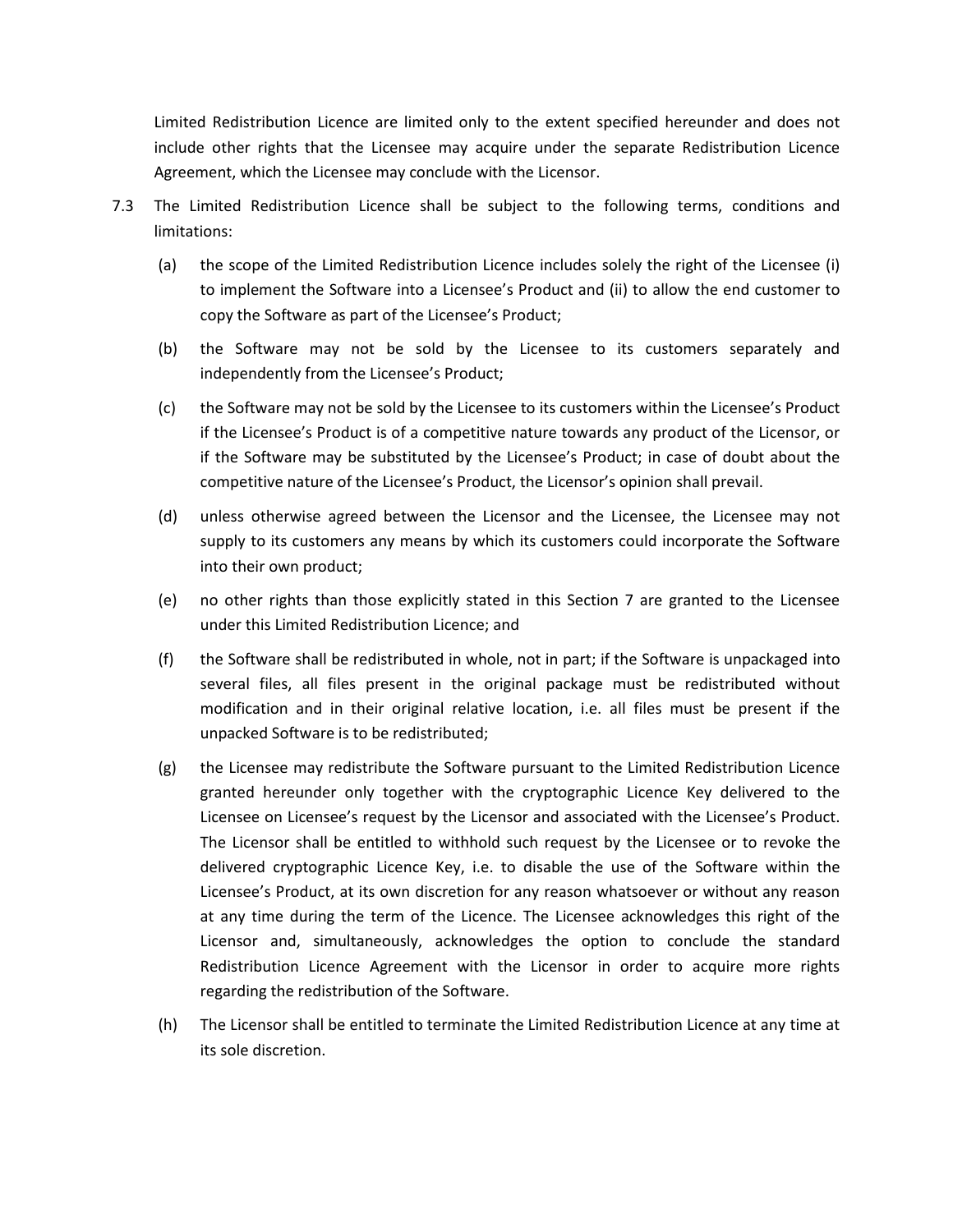- (i) The Licensee shall not be entitled to grant the licence to use the Software within the Licensee's Product to its customers. The licence to use the Software by the end customer of the Licensee is granted solely by the Licensor as the Anonymous Licence.
- (j) the Licensee may not disable, during the installation or the execution of the Licensee's Product, any feature of the Licensor's Product including, without limitation, licence auditing.
- 7.3. The Licensee agrees that the download of the Licensee's Product is considered an explicit consent with Automatic Licence Auditing from the end customer of Licensee using of the Licensee's Product on the basis of the Section 7 of the Agreement.

# **8. VOID.**

#### **9. PROVIDING OF SUPPORT SERVICES**

- 9.1 The Licensor may provide the Support Services to the Licensee, all subject to the terms, conditions and limitations specified hereunder. Subject to purchase by the Licensee of any of the Licence from the Licensor under this Agreement, the Licensor shall automatically provide to the Licensee in relation to such purchased Licence Support Services (Maintenance Subscription) specified in Section 9.3 hereof for the period of 1 year following the purchase of the Licence (the `**Initial Period**'). There is no specific fee for the Support Services (Maintenance Subscription) specified in Section 9.3 provided during the Initial Period. However, after the expiry of the Initial Period, the Licensor is no more obligated to provide any Support Services to the Licensee, unless the Licensee purchases the Support Services specified below from the Licensor and pays the applicable fees for such Support Services. After the Initial Period, the Licensee may purchase various types of Support Services, as they are specified in Sections 9.3 (the '**Support Services**'). The Support Services to be provided hereunder shall be solely the type of the Support Services specified in the respective Certificate of Licences and Services issued by the Licensor and delivered to the Licensee. The Support Services provided hereunder may be used by the Licensee solely for the Software delivered under this Agreement and for no other software.
- 9.2 In the event that the Licensee acquired new Licences or Support Services as the result of an electronic order to which the Licensee was not eligible pursuant to the Price List, the Licensor has the option, at its sole discretion, to (i) cancel the Licences and Support Services included in this order and to refund a minimum of 85% of the amount paid for this order, or (ii) modify the parameters of the Support Services (such as the duration) so that they comply to the rules of the Price List.
- 9.3 **`Maintenance Subscription**' shall mean the Support Services based on the following principles.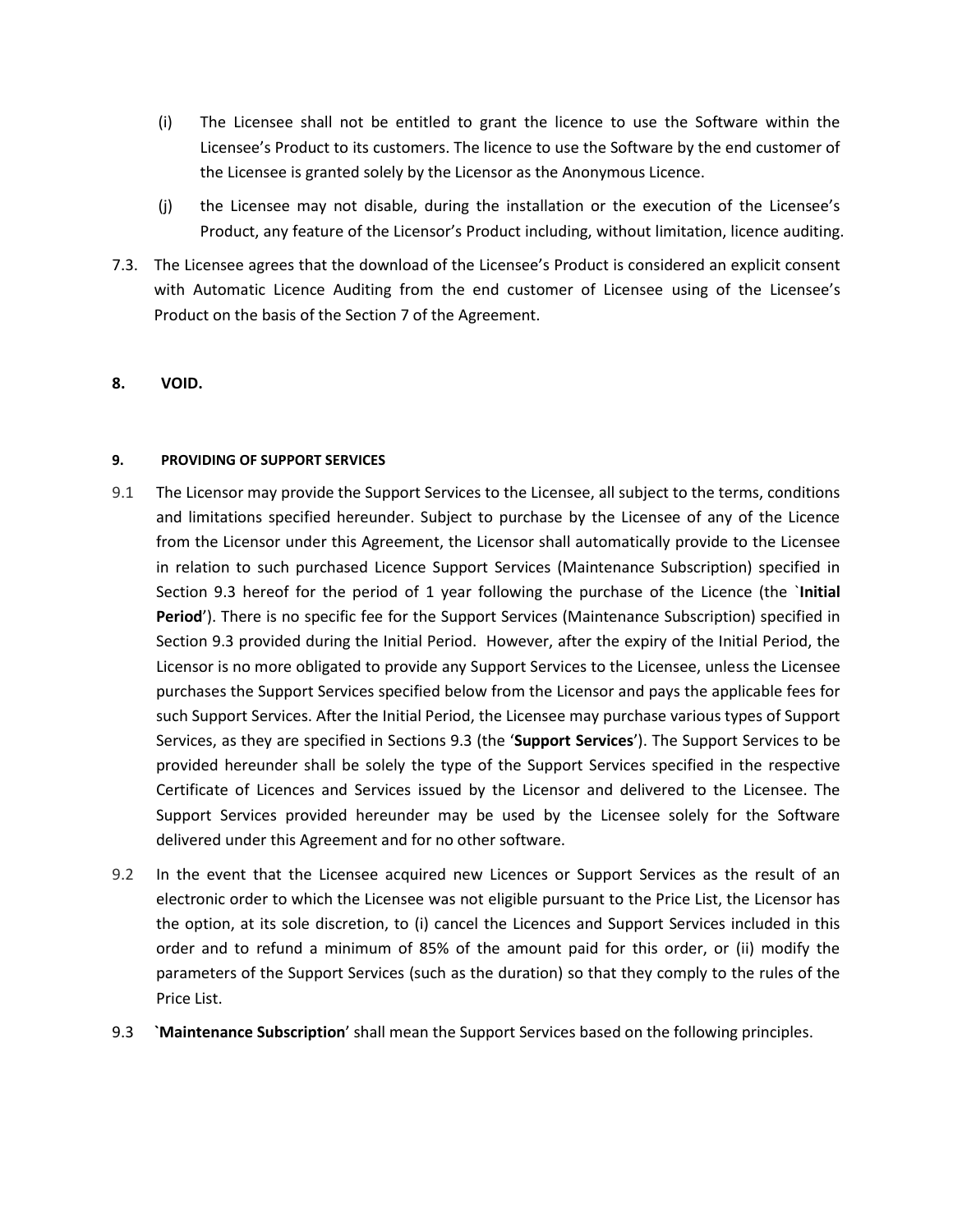- (a) **`Software Updates**': Subject to the terms and conditions hereof, the Licensee shall have the right to receive new versions of the Software from the Licensor (including maintenance releases and new major versions, if any such releases are issued by the Licensor).
- (b) **`Support Requests**': The Licensee shall have the right to send to the Licensor questions relating to the Software to get personalised help. The questions shall be delivered as specified by the Licensor on the website [https://www.postsharp.net/.](https://www.postsharp.net/) The Licensor shall handle such questions with priority and make all reasonable effort to react to delivered questions within a reasonable time. The number of Support Cases is limited to the maximum extent as specified in the respective Certificate of Licences and Services and can be extended by the acquisition, as a separate purchase, of new Support Cases. Support Cases must be consumed one year after the date of their acquisition. The Licensor is entitled, at its sole discretion, to divide a Support Case in multiple Support Cases.
- 9.4 Void.
- 9.5 Unless otherwise specified in the respective Certificate of Licences and Services, the Licensor will not provide Support Services relating to problems or issues arising out of or from:
	- (a) issues that could be resolved by upgrading the Software;
	- (b) the use or modification of a Software in a manner for which the Software is not intended to be used or modified or at variance with the conditions of this Agreement;
	- (c) third party products or technologies and their effects on or interactions with a Software, except Supported Platforms and tools, unless the issue is related to a defect or limitation of the Supported Platform;
	- (d) damage to the media on which the Software is provided, or to the computer on which a Software is installed;
	- (e) use of application programming interfaces of the Software that are undocumented or reserved for internal use by the Licensor, including the library *PostSharp.Compiler.Engine.dll*.
- 9.6 Void.
- **10. VOID.**

#### **11. LICENCE FEES AND PAYMENTS**

11.1 The Licensee shall pay to the Licensor, as a consideration for the Licence granted hereunder, the licence fees in accordance with the then current Price List of the Licensor applicable to the respective type of the purchased licence, unless otherwise agreed mutually between the parties. The Licensee shall pay to the Licensor, as a consideration for the Support Services granted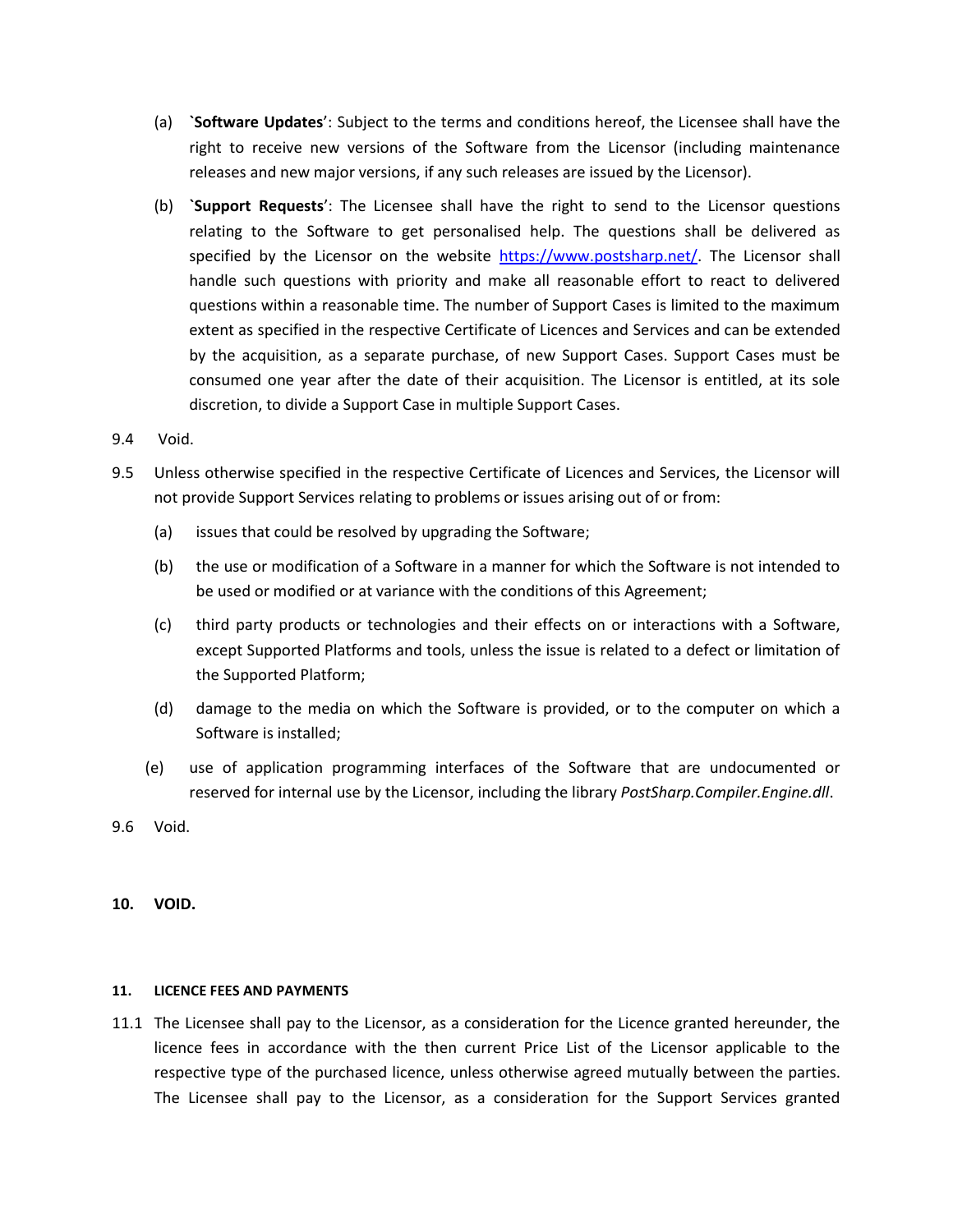hereunder, the fees in accordance with the then current Price List of the Licensor applicable to the respective type of the Support Services, unless otherwise agreed mutually between the parties. The immediately preceding sentence shall not apply to the Support Services provided during the Initial Period of the Licence as specified in second sentence of section 9.1 hereof. The Licensee is entitled to use the Software and Support Services only following the payment of the respective licence fees (the Licensee will receive from the Licensor or from the authorised reseller the specific Licence Key, enabling the Licensee to use the Software, upon payment of the applicable licence fee), unless otherwise agreed with the Licensor. The then current Price List is located on the Licensor's website at <https://www.postsharp.net/> or will be provided to the Licensee otherwise, as the case may be.

- 11.2 The Price List shall constitute an integral part of any and all of this Agreement. The Licensor reserves the right to change, modify and amend the Price List at any time at its sole discretion, which amendments shall become effective as of the date set forth in the Price List in respect of each such amendment.
- 11.3 For each payment due to the Licensor under this Agreement, an invoice signed by the authorised representative of the Licensor or by an authorised reseller of the Licensor shall be issued in accordance with the applicable tax regulations. The invoice shall be payable within thirty (30) days after the day of its issuance and the fees shall be paid to the account of the Licensor or of an authorised reseller of the Licensor, as specified in the respective invoice, unless agreed otherwise.
- 11.4 Should the Licensee fail to pay the fee within the above-stated period, the Licensee shall be obliged to pay to the Licensor the delay interest at the rate applicable by law and/or the Licensor may terminate this Agreement with immediate effect by written notice delivered to the Licensee. The Licensee will reimburse the Licensor for any reasonable legal fees and other costs and expenses incurred by the Licensor in collecting past due amounts.
- 11.5 The prices on the Price List are without any VAT or similar taxes. Any such taxes will be added to the price.
- 11.6 All payments to be made by the Licensee to the Licensor under this Agreement shall be made free and clear of and without deduction for or on account of tax unless the Licensee is required by law to make such payment subject to the deduction or withholding of tax, in which case the sum payable by the Licensee in respect of which such deduction or withholding is required to be made shall be increased to the extent necessary to ensure that, after making the required deduction or withholding, the Licensor (or the authorised reseller, as the case may be) receives and retains (free from any liability in respect of any such deduction or withholding) a net sum equal to the sum which it would have received and so retained had no such deduction or withholding been made or required to be made.

#### **12. INFRINGEMENT OF RIGHTS OF THIRD PARTIES**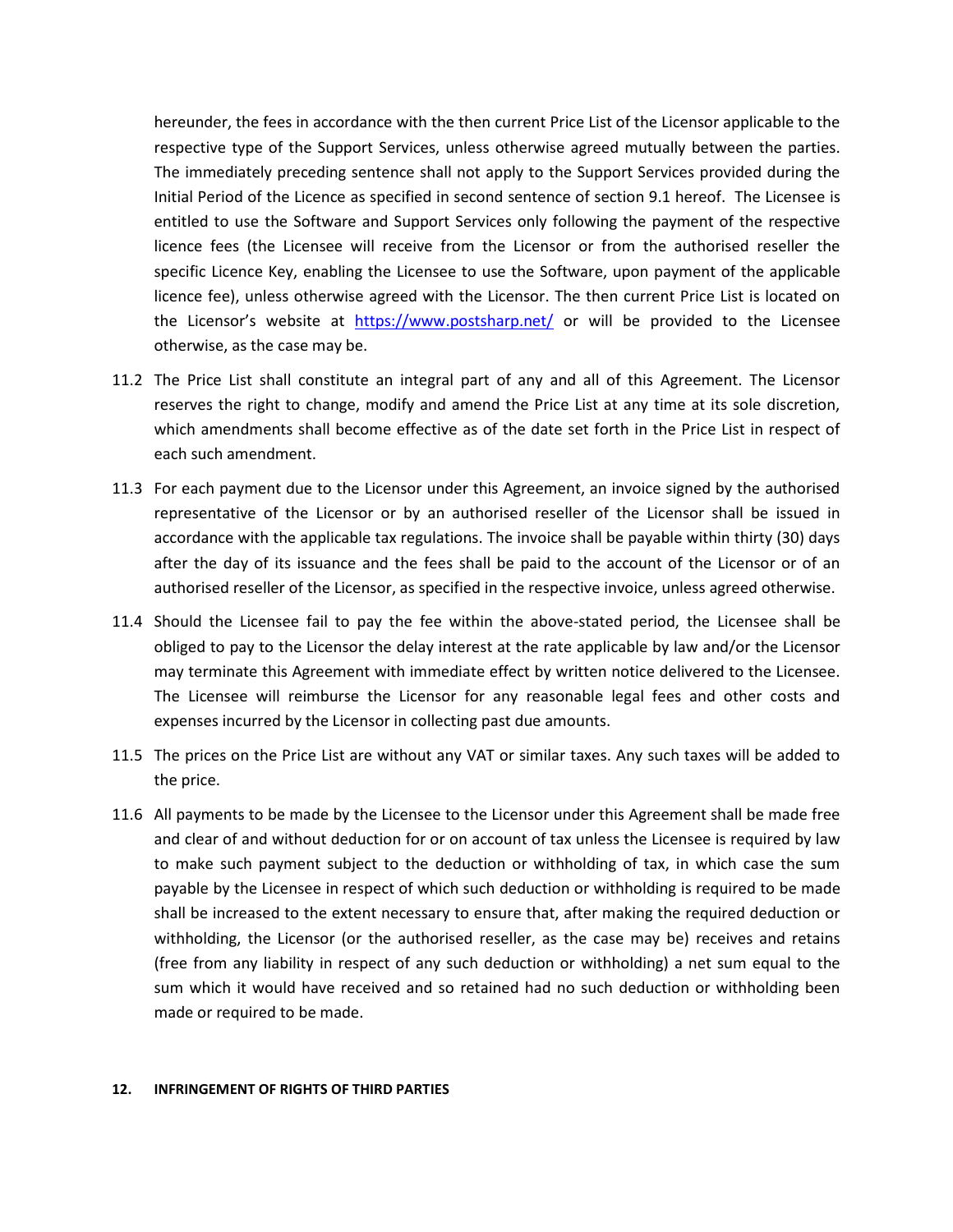- 12.1 In the event that the Software is held or believed by the Licensor to infringe third party copyright or patent rights, or the Licensee's use of the Software is enjoined, the Licensor will have the option, at its expense, to (i) modify the Software to cause it to become non-infringing; (ii) obtain for the Licensee a licence to continue using the Software; (iii) substitute the Software with other Software reasonably suitable to the Licensee, or (iv) if none of the foregoing remedies are commercially feasible, in Licensor's sole but reasonable determination, terminate the Licence for the infringing Software and refund any licence fees paid for the Software, prorated over a threeyear term from the date of purchase of such infringing Software.
- 12.2 The Licensor will have no liability for any claim of infringement based on (i) code contained within the Software which was not created by the Licensor; (ii) use of a superseded or altered release of the Software, except for such alteration(s) or modification(s) which have been made by the Licensor or under the Licensor's direction, if such infringement would have been avoided by the use of a current, unaltered release of the Software that the Licensor provides to the Licensee, or (iii) the combination, operation, or (iv) use of any Software furnished under this Agreement with programs or data not furnished by the Licensor if such infringement would have been avoided by the use of the Software without such programs or data.
- 12.3 The Software includes functionality that enables producing source code from the original binary code of third-party programs, and modifying binary code of Third Party Software. Licensee acknowledges that binary code and source code of Third Party Software might be protected by copyright and trademark rights. Before using the Software against Third Party Software, Licensee should make sure that decompilation or modification of binary code is not prohibited by the applicable Licence agreement (expect to the extent that Licensee may be expressly permitted under applicable law) or that Licensee has obtained permission to decompile or modify the binary code from the copyright owner. Licensor disclaims any liability for Licensee's use of the Software against Third Party Software in violation of applicable laws.
- 12.4 This Section states the Licensor's entire liability for copyright and patent infringement.
- 12.5 The Licensee shall indemnify the Licensor for damages, costs, loss (including expenses and attorney's fees) and damages of any kind resulting from its breach of its obligation under Section 10 of this Agreement.

#### **13. NO WARRANTY**

13.1 The Software is provided to the Licensee 'as is' and without any warranties. The Licensor makes no warranty as to the use or performance of the Software. To the maximum extent permitted by applicable law, the Licensor, and its suppliers and resellers, disclaim all other warranties and conditions, either express or implied, including, but not limited to, implied warranties of merchantability, fitness for a particular purpose, title, and non-infringement, with regard to the Software, and the provision of or failure to provide Support Services.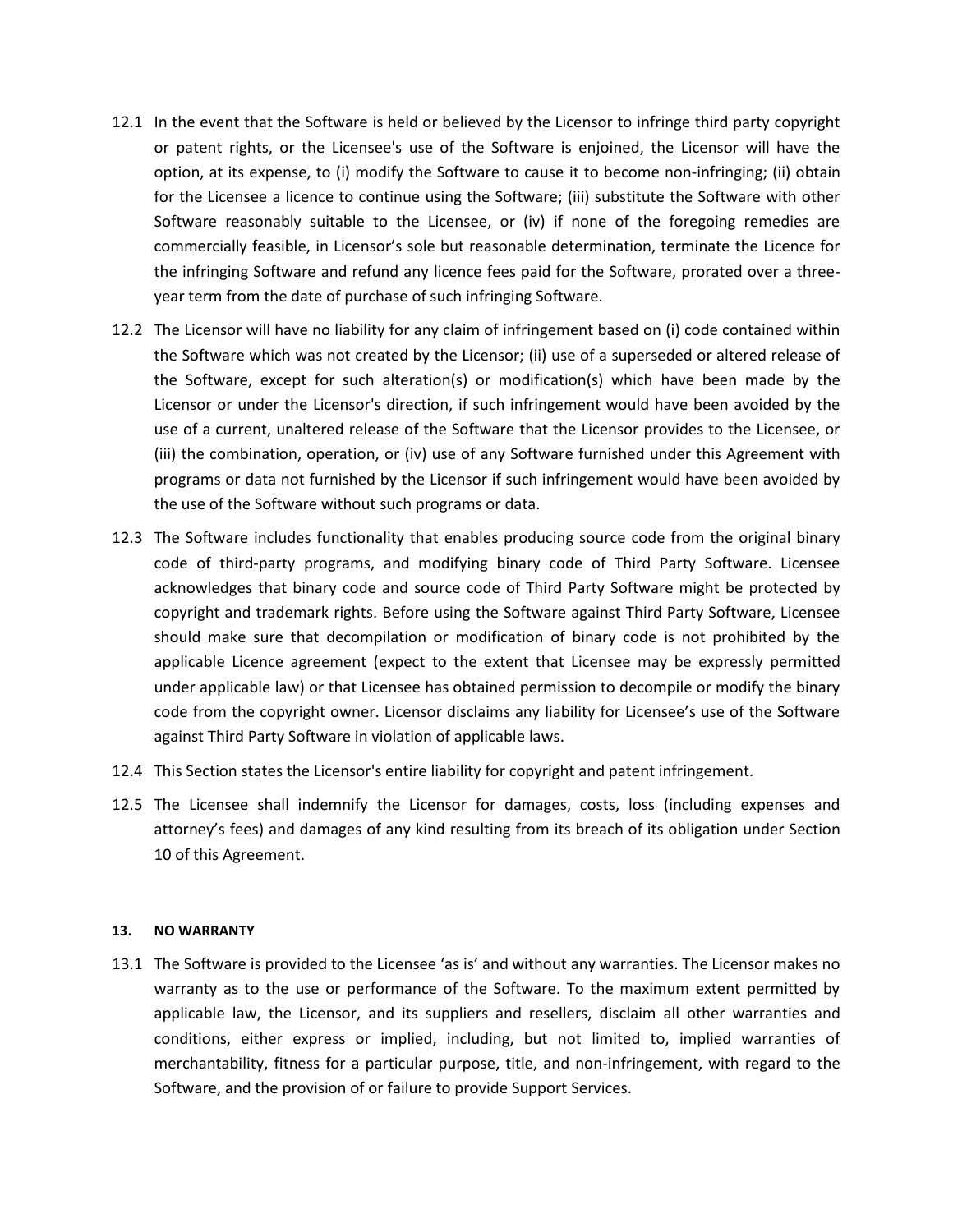- 13.2 The Software is not intended for use in the operation of nuclear facilities, aircraft navigation, communication systems, air traffic control machines or other activities in which the failure of the Software to attain a desired result could lead to death, personal injury, or severe physical or environmental damage.
- 13.3 The Licensor shall not be liable in any manner whatsoever for the results obtained through the use of the Software and Support Services. Persons using the Software are responsible for the supervision, management and control of the Software. This responsibility includes, but is not limited to, the determination of appropriate uses for the Software and the selection of the Software and other programs to achieve intended results. Persons using the Software are also responsible for establishing the adequacy of independent procedures for testing the reliability and accuracy of any program output, including all items designed by using the Software.

#### **14. LIMITATION OF LIABILTY**

14.1 The Licensor's entire liability for all claims or damages arising out of or related to this Agreement, shall be limited to and shall not exceed, in the aggregate for all claims, actions and causes of action of every kind and nature; the amount paid to the Licensor under this Agreement for the specific item that caused the damage or that is the subject matter of, or is directly related to, the cause of action. The parties hereby expressly agree that the amount referenced in the immediately preceding sentence represents the amount of foreseeable damages. The copyright infringement claims are covered solely by Section 12. In no event will the measure of damages payable by the Licensor include, nor will Licensor be liable for, any amounts for loss of income, loss of data, loss of profit or savings or indirect, incidental, consequential, exemplary, punitive or special damages of any party, including third parties, even if the Licensor has been advised of the possibility of such damages in advance, and all such damages are expressly disclaimed*.* 

#### **15. NON-DISCLOSURE OBLIGATIONS**

15.1 During the term of this Agreement, the parties may disclose certain Confidential Information to each other in the performance of their rights and obligations under this Agreement. Without the prior written authorisation of the disclosing party, the receiving party shall not use or copy any Confidential Information for any purpose other than as specifically authorised by this Agreement, and shall not transfer or disclose any Confidential Information to any person, except for the purposes of performing its obligations and exercising its rights in accordance with this Agreement to the necessary extent. The receiving party shall take steps necessary or appropriate to protect Confidential Information against unauthorised disclosure or use, including, without limitation, ensuring that each of its employees with access to Confidential Information is aware of and complies with the non-disclosure obligations set out in this Section. The receiving party shall promptly notify the disclosing party of any unauthorised disclosure or use of any Confidential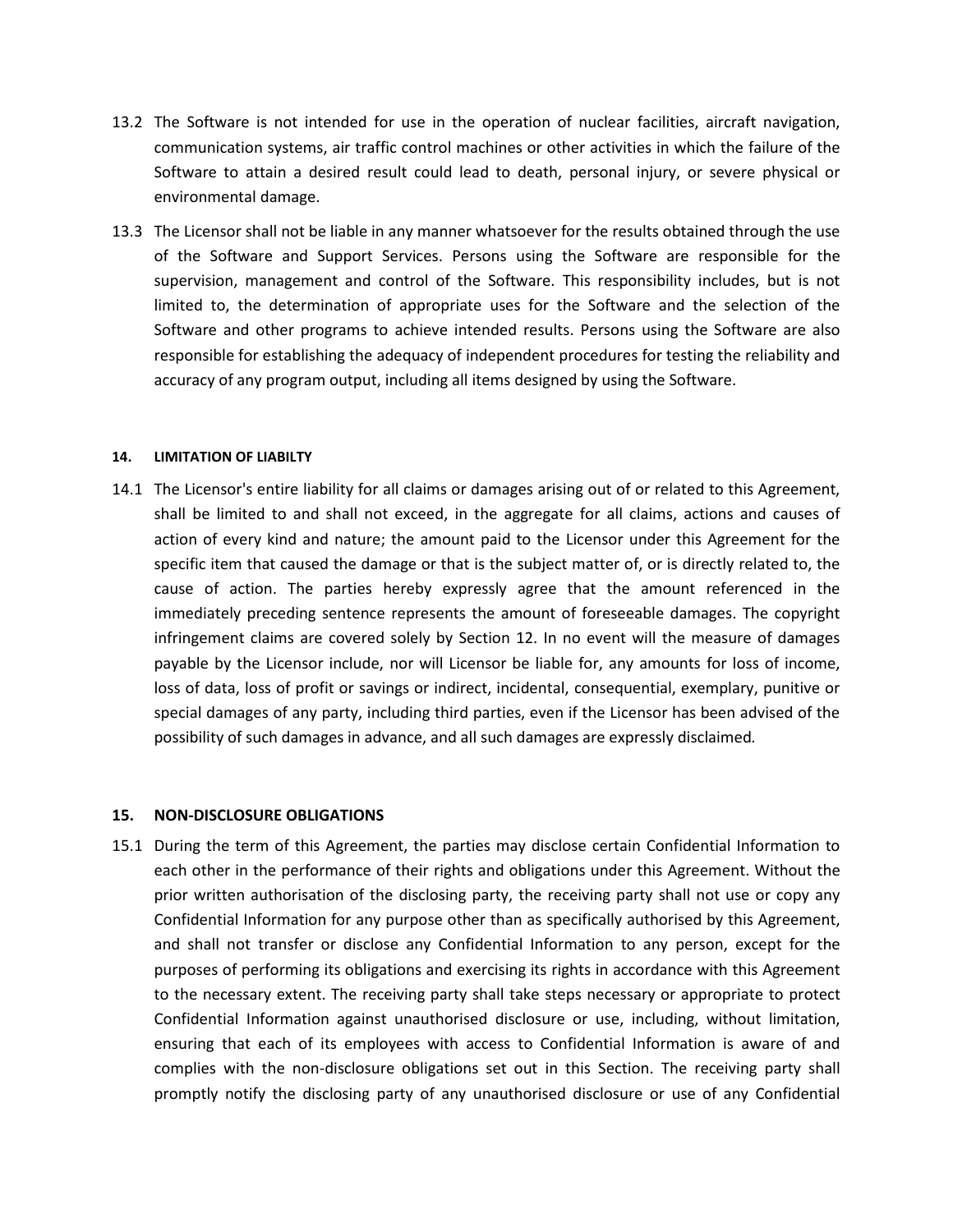Information that comes to the receiving party's attention, and shall take all action that the disclosing party reasonably requests to prevent any further unauthorised use or disclosure of it. Each party expressly acknowledges and agrees that, except as specifically provided in this Agreement, at no time shall it acquire or retain, or appropriate for its own use, any right, title or interest in or to any Confidential Information of the other party.

- 15.2 The obligations set out in Section 15.1 shall not apply to the extent, that any Confidential Information (i) becomes generally available to the public through no fault of the receiving party; (ii) is or has been disclosed to the receiving party, directly or indirectly, by any person that is under no obligation of non-disclosure to the disclosing party or an affiliate of the disclosing party; or (iii) is required to be disclosed under any applicable law, rule, regulation or governmental order.
- 15.3 Notwithstanding the termination of this Agreement, each party shall continue to abide by the terms of the non-disclosure obligations with respect to Confidential Information as set out in this Section and indemnification as set out in Section 15.2 hereof.

#### **16. TERMINATION**

- 16.1 If either party materially defaults in the performance of any of its duties or obligations under this Agreement and fails to proceed within fifteen (15) days after written notice thereof to commence curing the default and thereafter to proceed with reasonable diligence to substantially cure the default, the other party may, by giving written notice thereof, terminate this Agreement effective immediately. However, this provision does not apply to a default in payments to the Licensor by the Licensee (no cure period is provided for such a breach and the Licensor may terminate this Agreement effective immediately).
- 16.2 Except as may be prohibited by Czech bankruptcy laws, in the event of either party's insolvency or inability to pay debts as they become due, voluntary or involuntary bankruptcy proceedings by or against a party hereto, or appointment of a receiver or assignee for the benefit of creditors, the other party may terminate this Agreement by written notice.
- 16.3 All rights granted will cease upon any termination of this Agreement. Within fifteen (15) days after termination of the licence rights granted herein or this Agreement for any reason, the Licensee will destroy the original and all copies of the Software in all forms, and will certify to the Licensor in writing that such obligation has been fulfilled.
- 16.4 Immediately upon occurrence of: (i) declaration of Licensor`s bankruptcy by the court, or (ii) the filling by the Licensor of a voluntary petition in bankruptcy, or (iii) the filing against the Licensor of an involuntary petition in bankruptcy that is not dismissed by the court within 60 days of such a filling, any of the licences specified in Sections 5.2 to 5.5 of this Agreement shall automatically *ipso jure* change into the Global Licence.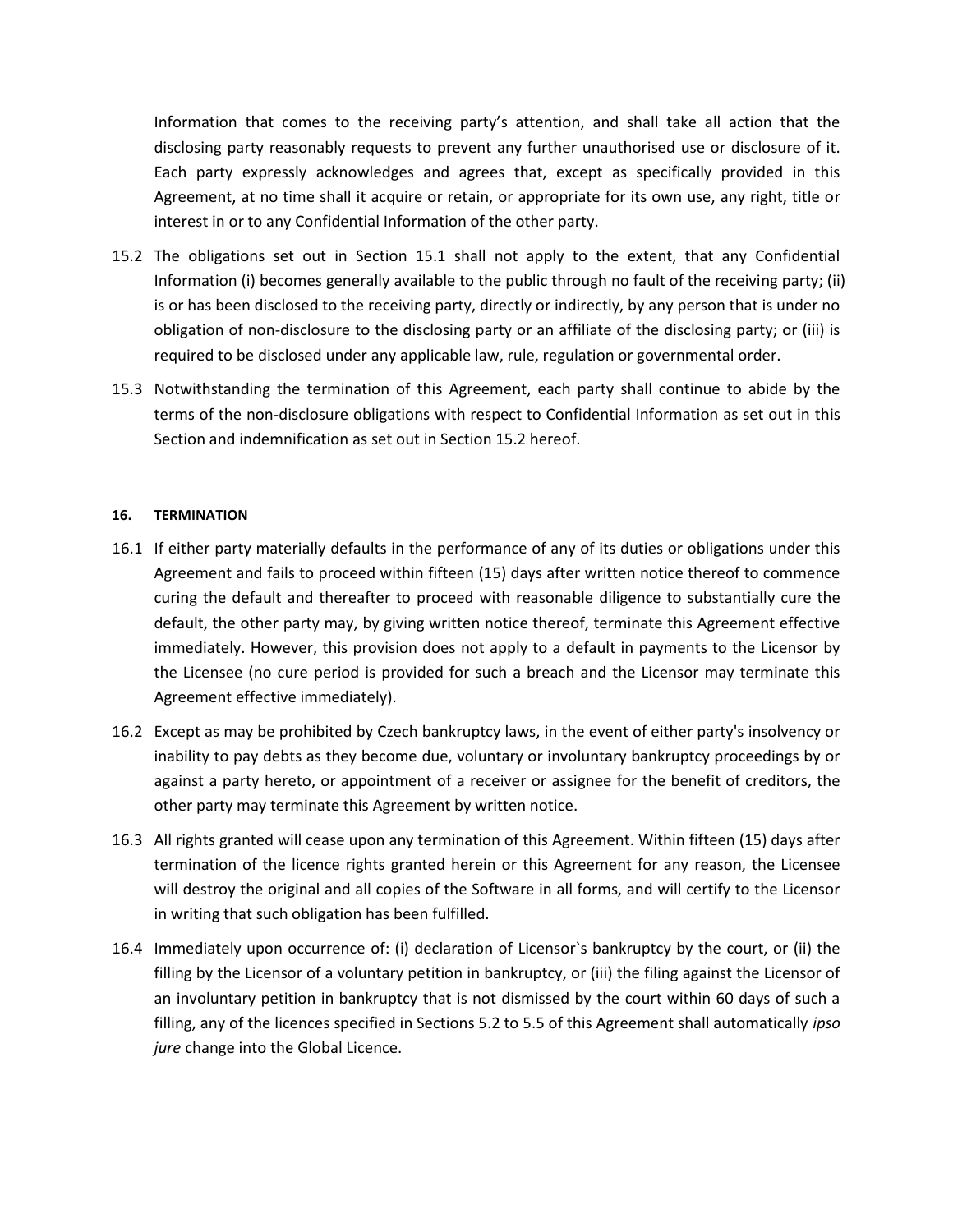## **17. MARKETING**

17.1 Unless agreed otherwise, the Licensee agrees to be identified as a customer of the Licensor and that the Licensor may refer to the Licensee by name, trade name and trademark, if applicable, and may briefly describe the Licensee's business in the Licensor's marketing materials, on the Licensor's website, in public or legal documents. The Licensee hereby grants to the Licensor a licence to use the Licensee's name and any of the Licensee's trade names and trademarks solely pursuant to this Marketing Section.

# **18. NOTICES**

18.1 All notices required by or relating to this Agreement will be in writing and will be sent by mail to the Licensor at the address set forth on the first page of this Agreement; to the Licensee by mail or in electronic form to the address set forth in the relevant Certificate of Licences and Services; or to such other address as either party may specify by written notice to the other.

#### **19. GENERAL**

- 19.1 The Licensor reserves the right at any time to cease the support of the Software and to alter prices, features, specifications, capabilities, functions, licensing terms, release dates, general availability or other characteristics of the Software.
- 19.2 The Licensee shall notify Licensor in writing, without undue delay, of any changes in the data contained in this Agreement or any other arrangement between the Licensor and the Licensee, or any changes affecting the Licensee's identity or legal status, or any significant facts and changes that relate to or might have a substantial impact upon its transactions or business relationship with the Licensor or the Licensee's ability to fulfil its obligations towards the Licensor or of which the Licensor could reasonably be expected to want to be informed, and shall submit documents evidencing such changes and other information as the Licensor may reasonably request. Any change shall become effective against and binding on the Licensor on the business day following receipt of such notification, notwithstanding any information contained in any public register. The Licensee is responsible for any loss or damage incurred by the Licensor or the Licensee arising out of the failure of the Licensee to duly and promptly notify the Licensor of such changes.
- 19.3 Except for Site Licence and Global Licence pursuant to this Agreement, the Licensee will at all times maintain records specifically identifying the Software licensed under this Agreement, the location of each copy thereof, and the location and identity of the workstations and servers (Clients) on which the Software is installed. The Licensor may, during regular business hours and upon reasonable advance notice, conduct an audit to determine the Licensee's compliance with the terms and conditions of this Agreement. The Licensee will permit the Licensor or its authorised agents to access the Licensee's facilities, workstations and servers, and otherwise cooperate fully with the Licensor in any such investigation and will take all commercially reasonable actions to